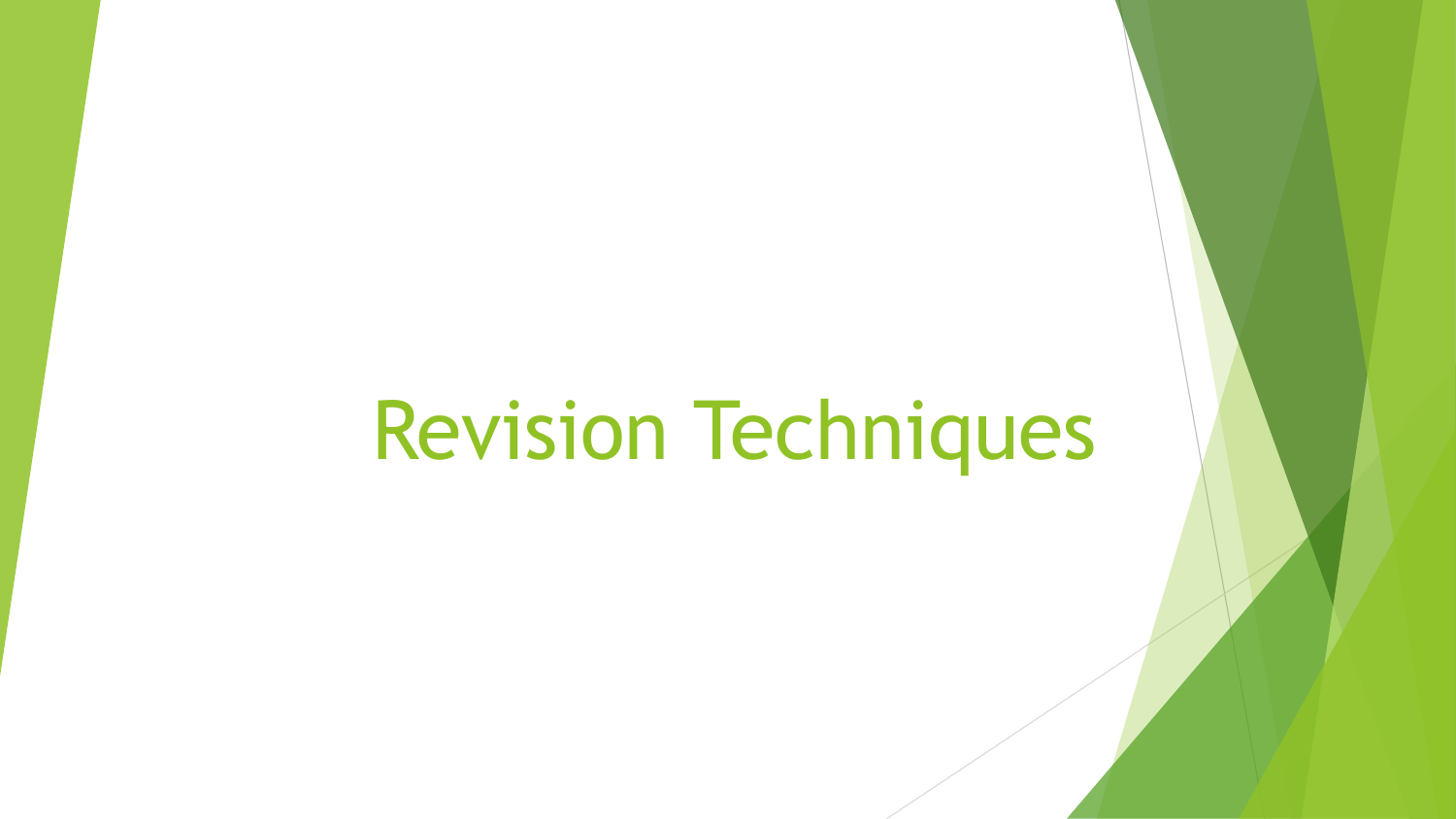# **Objectives**

- $\blacktriangleright$  To understand how we can use knowledge to learn more
- $\blacktriangleright$  To understand the DTT process for revision
- $\blacktriangleright$  To understand different ways to use flashcards
- $\triangleright$  To understand how we could use knowledge organisers
- $\blacktriangleright$  To use self-quizzing to support revision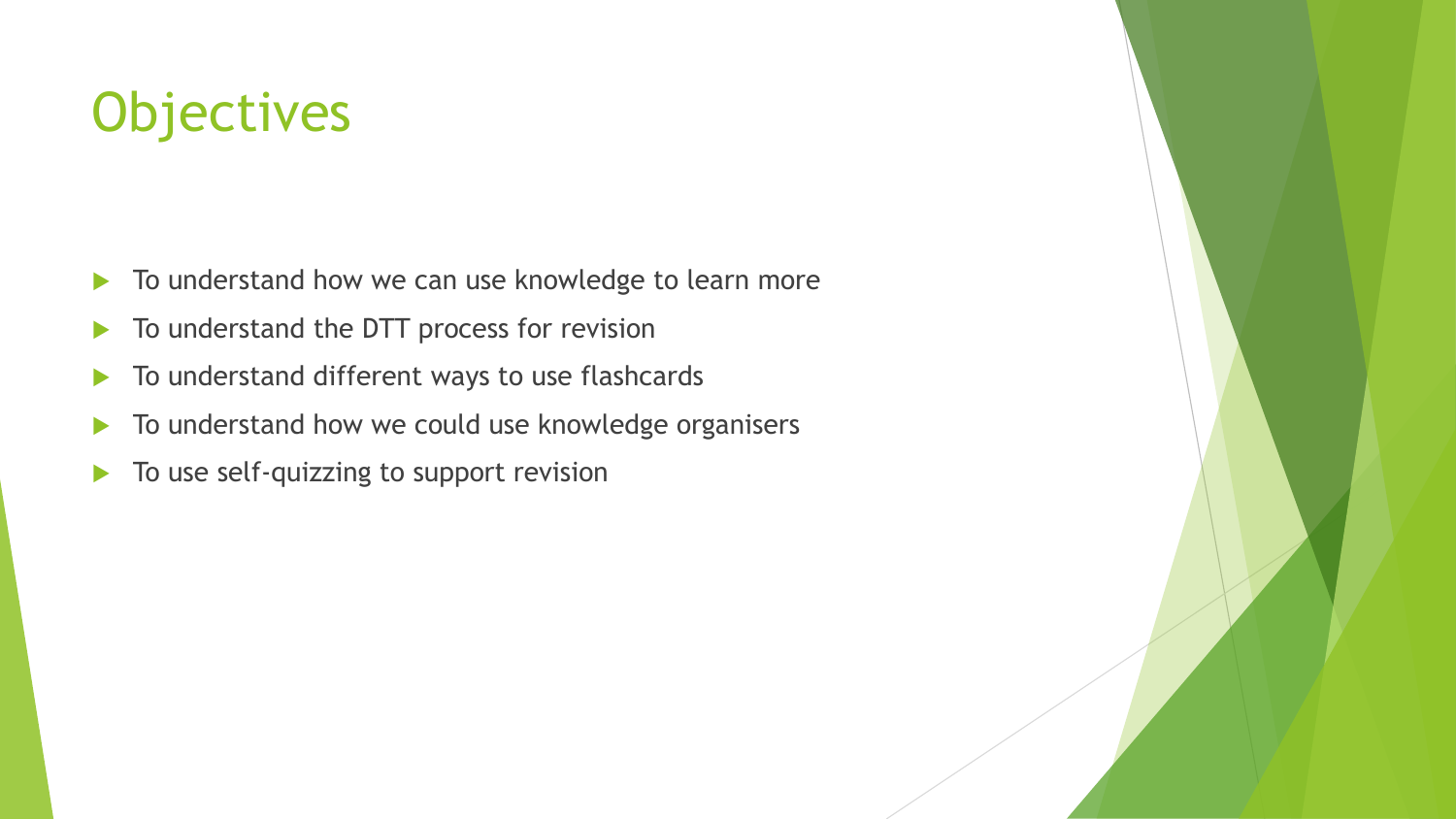# Memory Test

- You have 30 seconds to memorise the letters on your card in order
- After 30 seconds turn it over and write down as many as possible

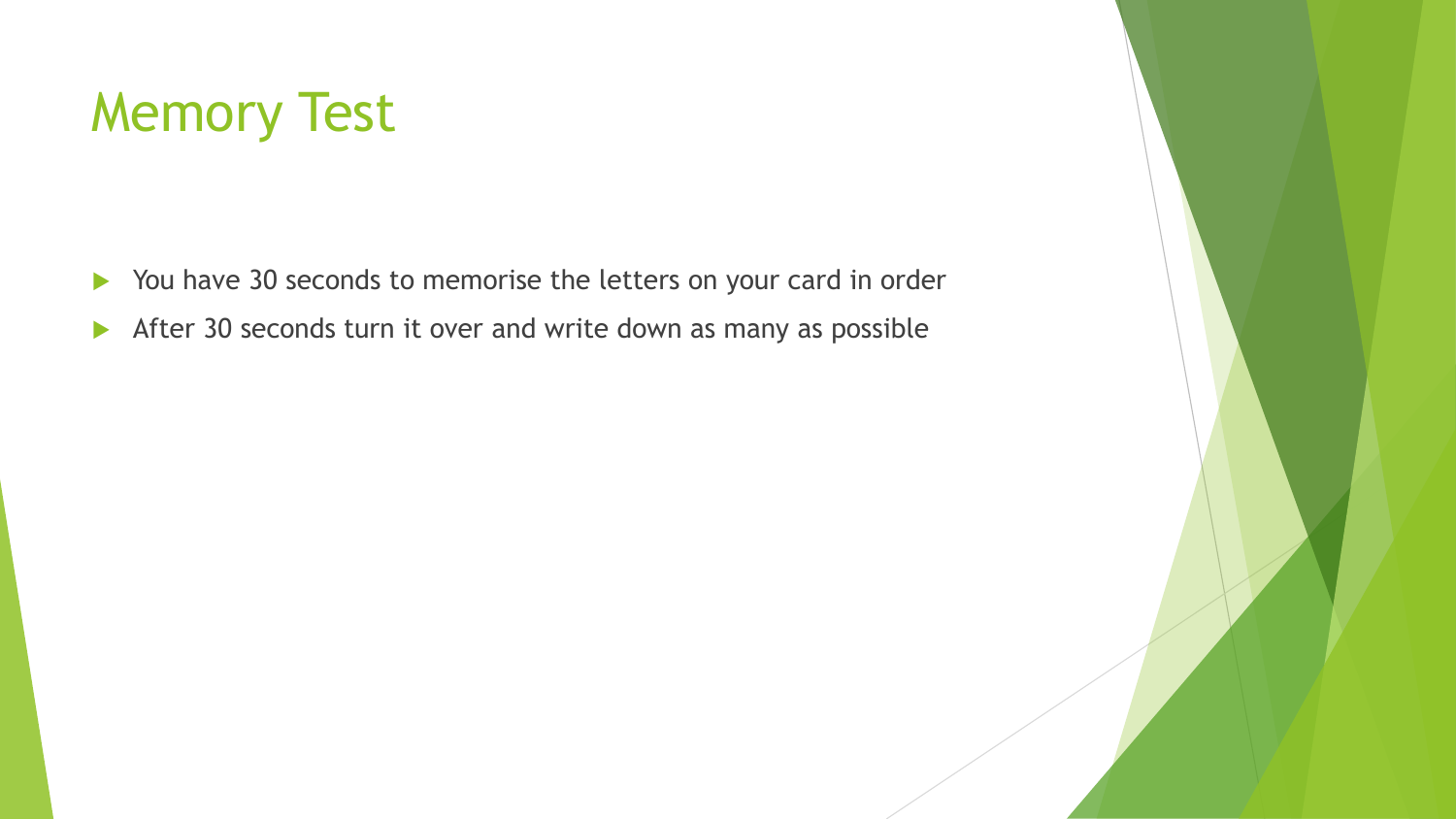

#### F B I N A S A G C S E N B A P H D D I Y B R B A S A P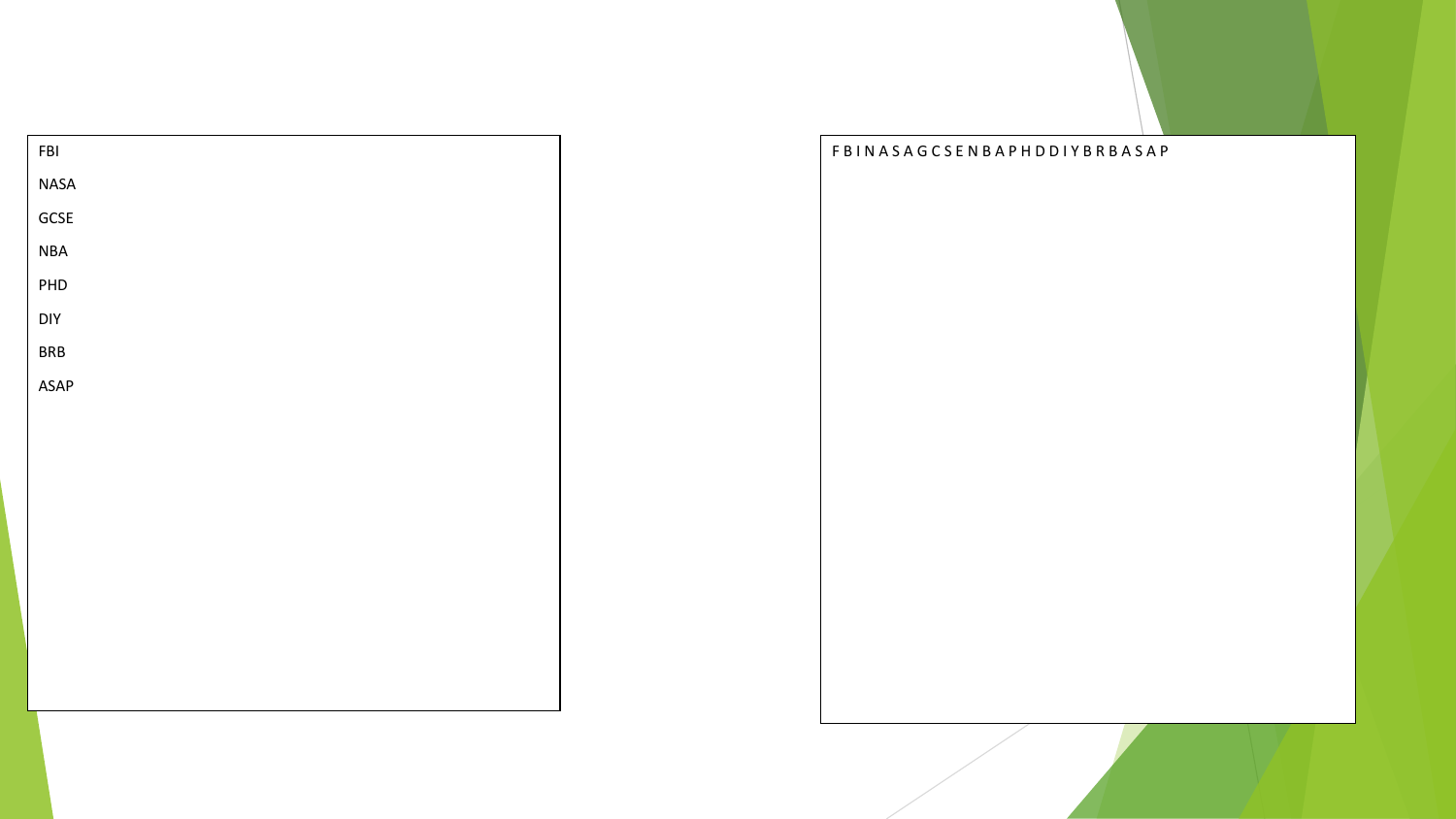# Why is this important?

- When you link knowledge to something you already know it is easier to remember
- $\blacktriangleright$  The more we know the easier it is to learn more
- Structure helps us not have to use all are working memory
- Important that we start this process know to support us for summer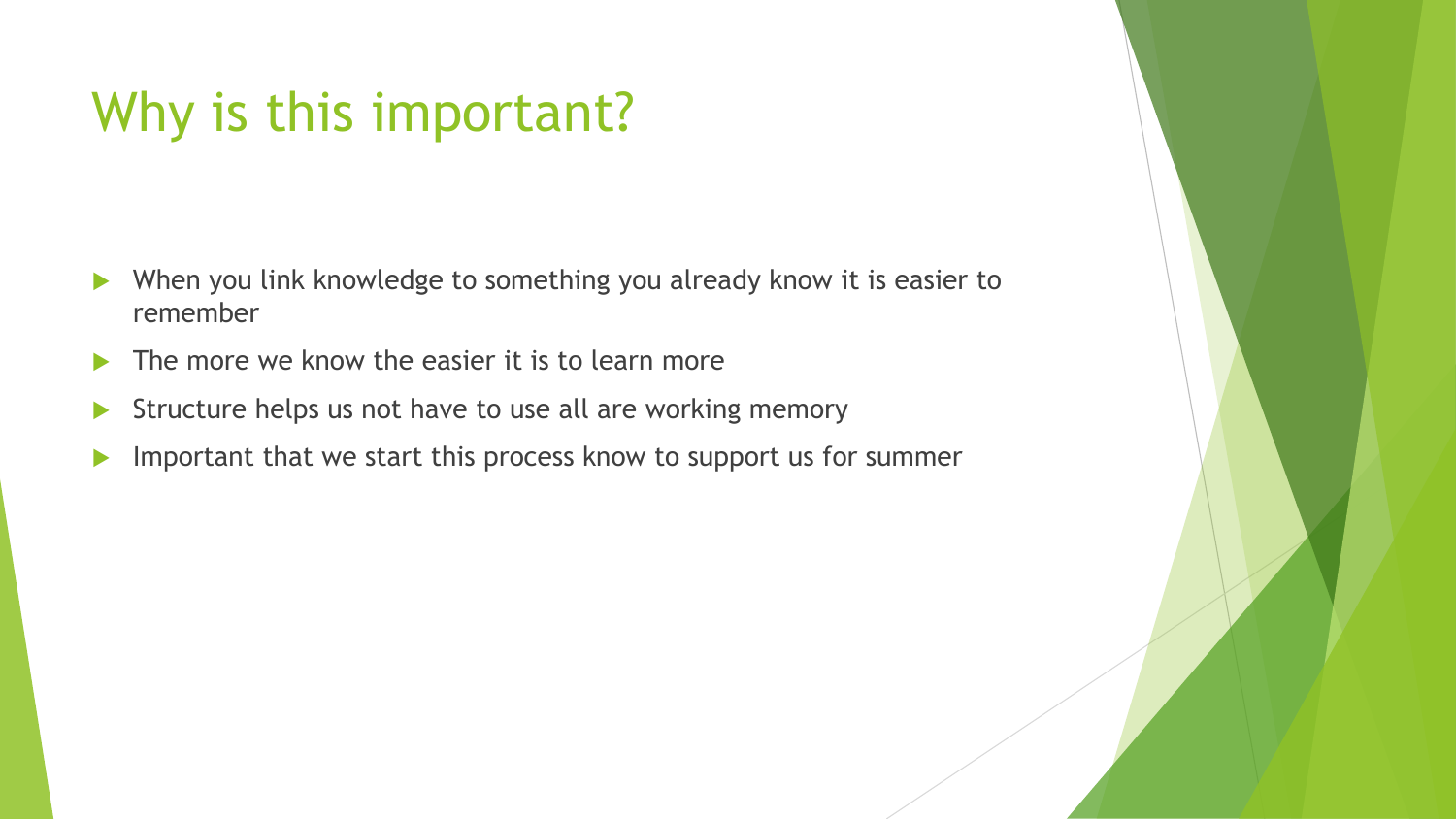### You have 30 seconds to memorise

|     | $0^{\circ}$ | $30^{\circ}$         | $45^{\circ}$         | $60^\circ$           | $90^{\circ}$ |
|-----|-------------|----------------------|----------------------|----------------------|--------------|
| sin | 0           | $\frac{1}{2}$        | $\frac{\sqrt{2}}{2}$ | $\frac{\sqrt{3}}{2}$ |              |
| cos |             | $\frac{\sqrt{3}}{2}$ | $\frac{\sqrt{2}}{2}$ | $\frac{1}{2}$        |              |
| tan | 0           | $\frac{\sqrt{3}}{3}$ |                      | $\sqrt{3}$           | Undefined    |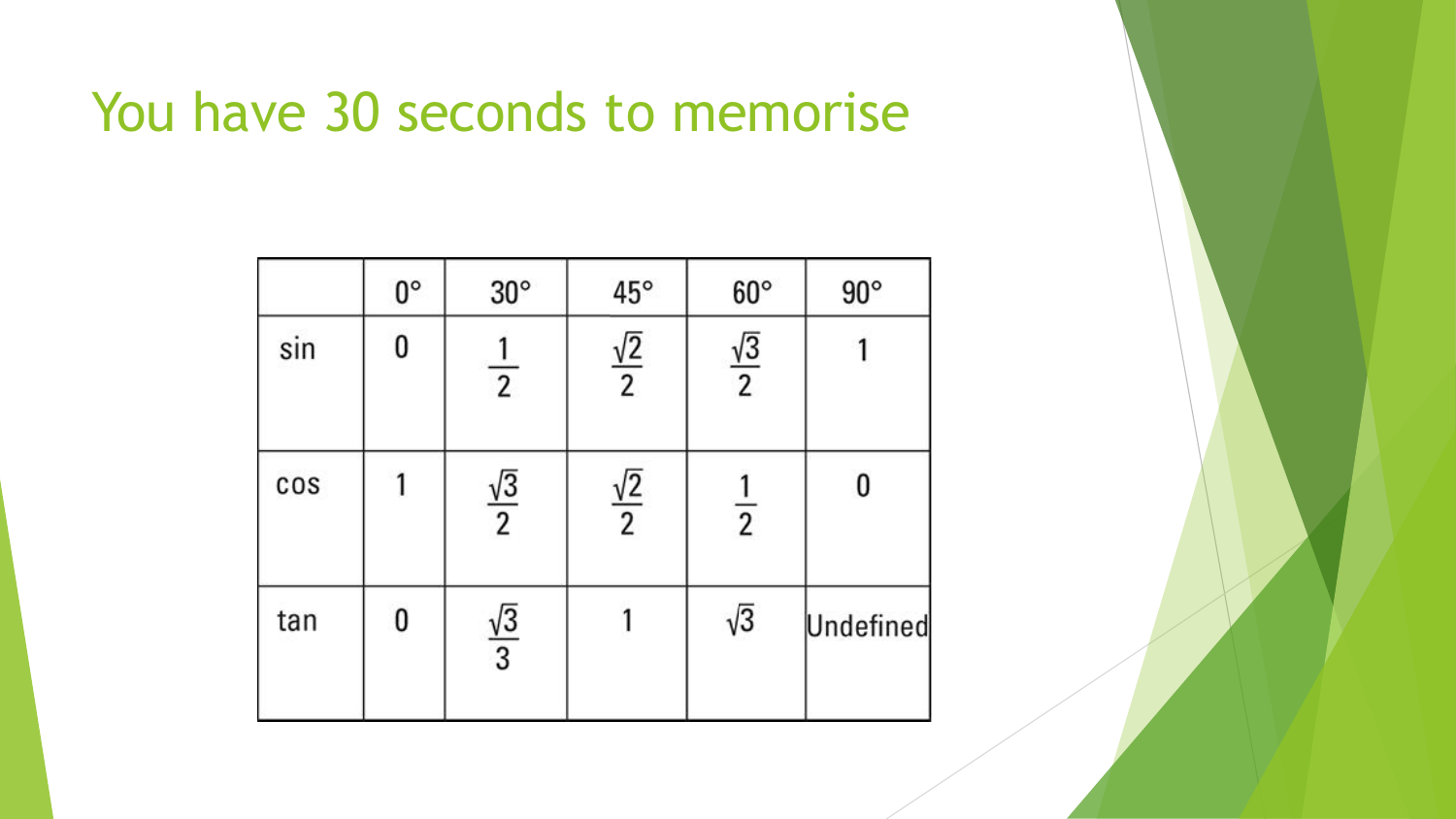Can you remember any of them? Do you think you would be able to remember them in a week, month, year?

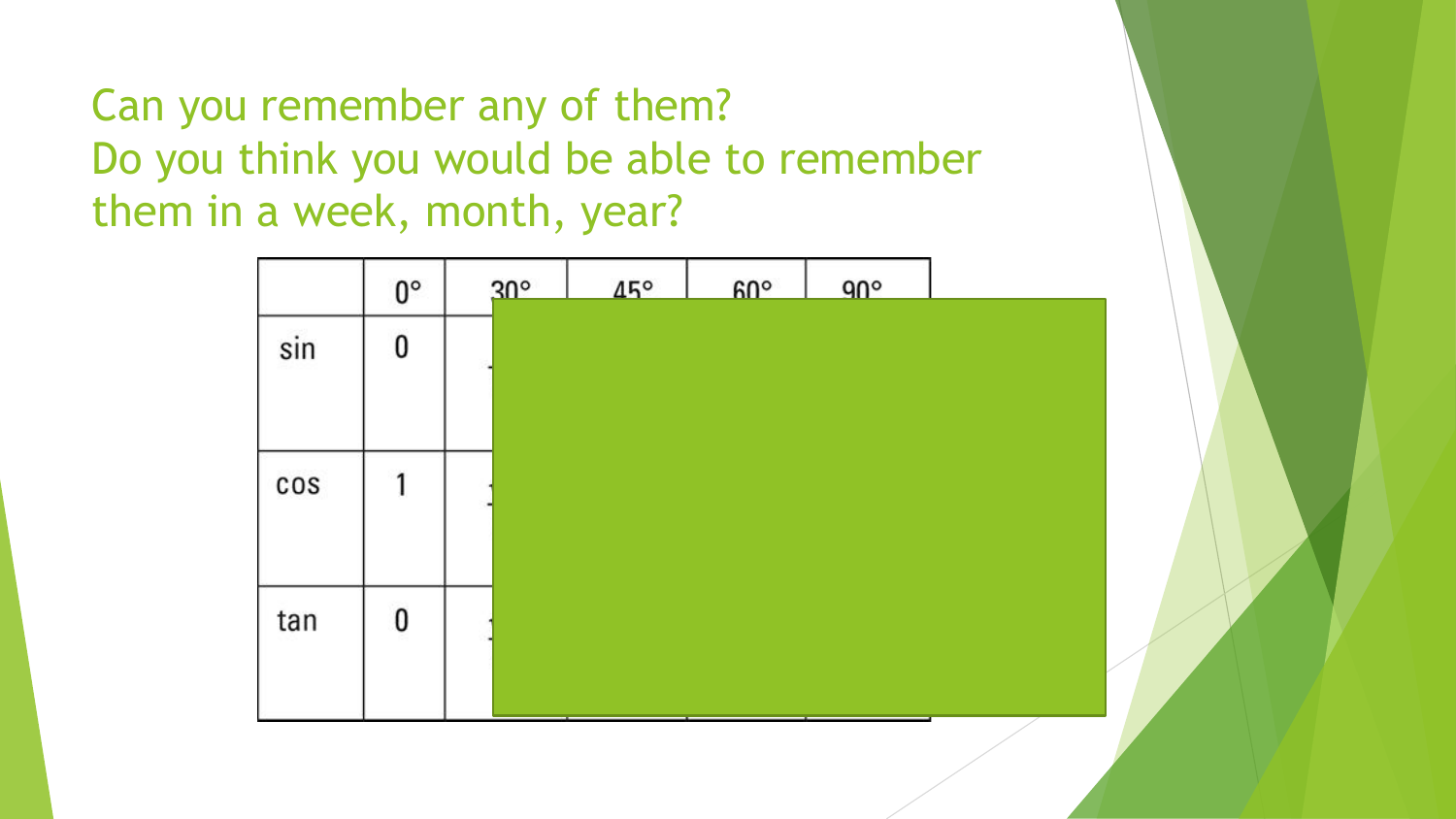# Flashcards

- On one side the question
- ▶ On the other the answer
- Create your own

|     | $0^\circ$ | $30^{\circ}$         | $45^{\circ}$         | $60^\circ$           | $90^{\circ}$ |
|-----|-----------|----------------------|----------------------|----------------------|--------------|
| sin | 0         | $\frac{1}{2}$        | $\frac{\sqrt{2}}{2}$ | $\frac{\sqrt{3}}{2}$ |              |
| cos |           | $\frac{\sqrt{3}}{2}$ | $\frac{\sqrt{2}}{2}$ | $\frac{1}{2}$        | 0            |
| tan | 0         | $\frac{\sqrt{3}}{3}$ |                      | $\sqrt{3}$           | Undefined    |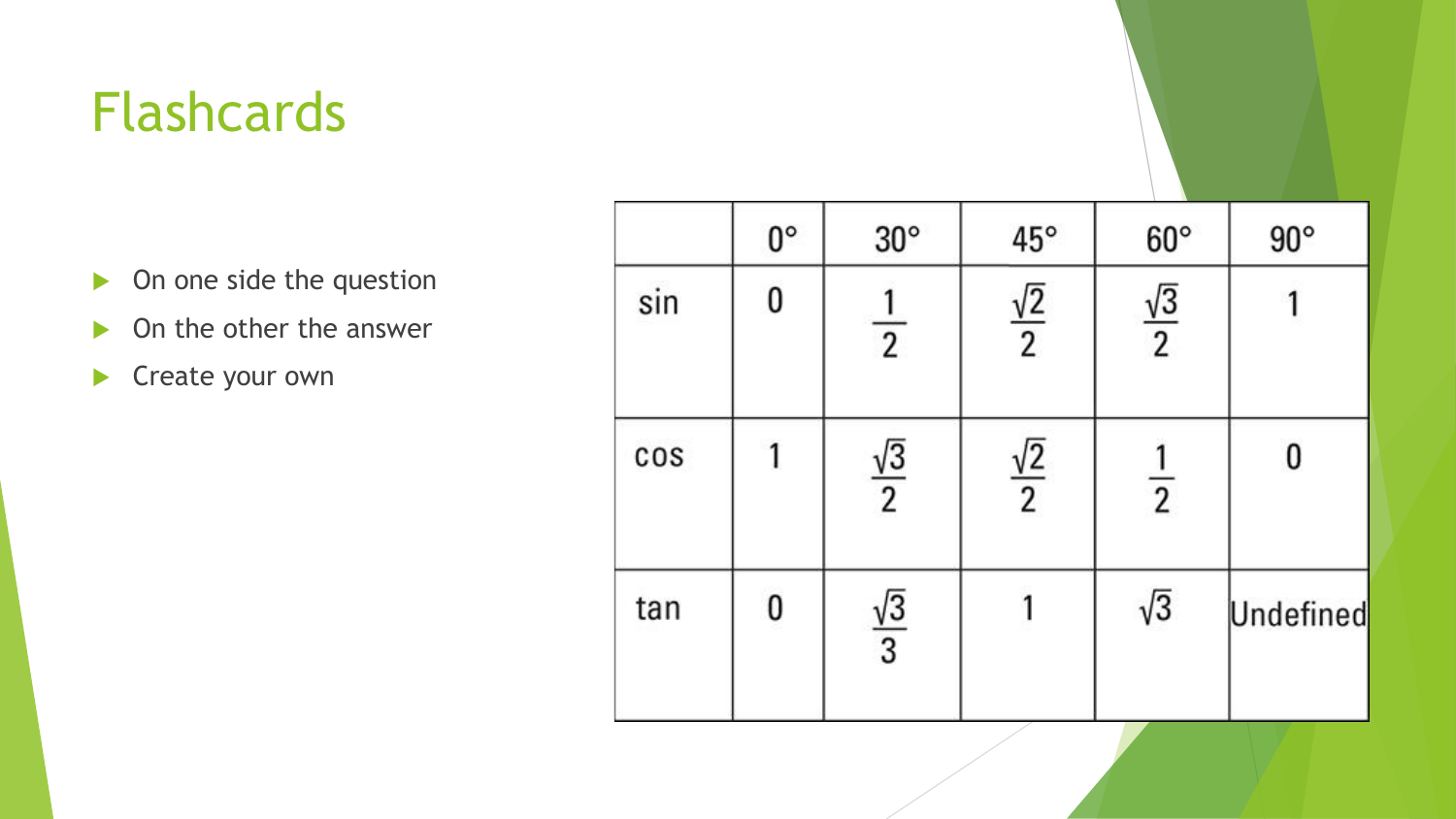#### How to use

- Read question say answer put in two piles (right and wrong)
- Read answer say question put in two piles (right and wrong)
- $\triangleright$  Sort them into a structure
- How many correct in a row can you do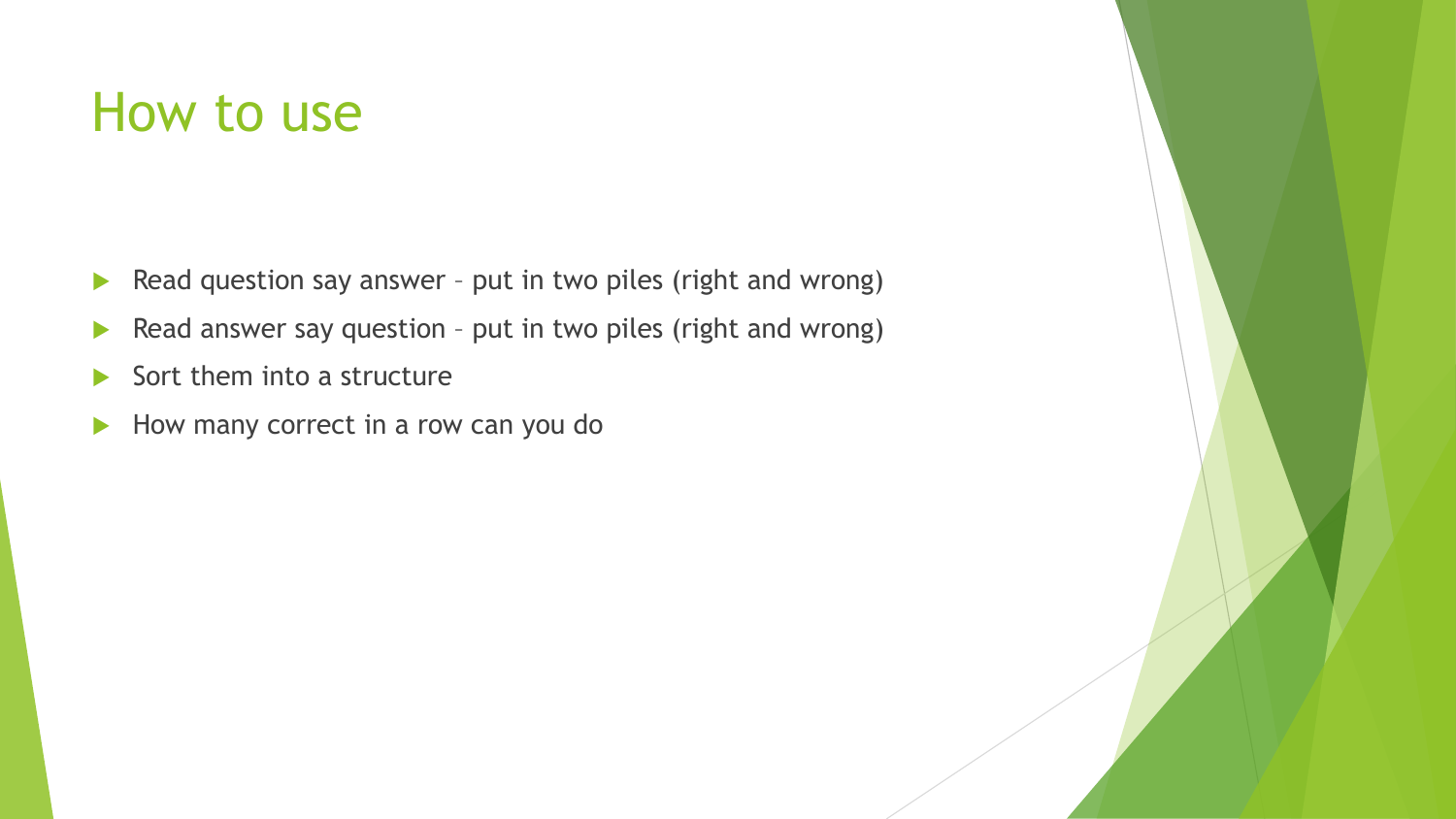# DTT process

- Diagnose What don't you know?
- ▶ Therapy What you are doing to learn what you don't know
- ▶ Test checking you now know it

Extremely important that you are testing useful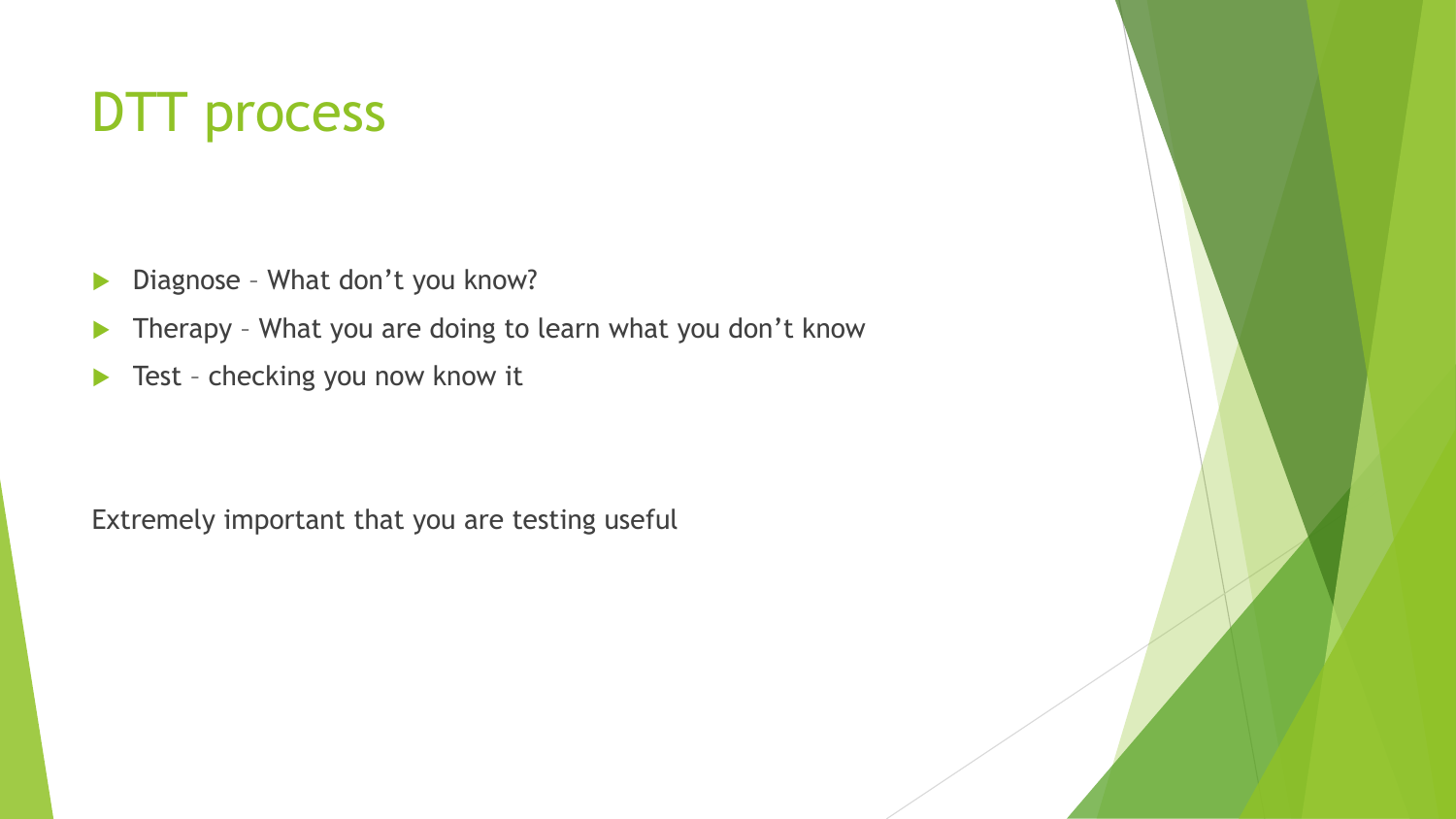# Fact Recall

- How would you revise this information?
- Is reading the information enough?
- Are you testing your revision?

| <b>Active transport</b>          | The movement of particles from a low concentration to a<br>high concentration. This requires energy.  |
|----------------------------------|-------------------------------------------------------------------------------------------------------|
| <b>Algae</b>                     | simple aquatic organisms (protista) that make their own food<br>by photosynthesis                     |
| <b>Alveoli</b>                   | tiny air sacs in the lungs that increase the surface area for<br>gaseous exchange                     |
| <b>Bacteria</b>                  | single-celled prokaryotic organisms                                                                   |
| Cell membrane                    | The membrane around the contents of a cell that controls<br>what moves in and out of the cell         |
| <b>Cell wall</b>                 | The rigid structure around plant and algal cells. It is made of<br>cellulose and strengthens the cell |
| <b>Chloroplasts</b>              | the organelles in which photosynthesis takes place                                                    |
| <b>Chromosome</b>                | A long piece of DNA which contains several genes                                                      |
| <b>Concentration</b><br>gradient | The difference in concentrations between two solutions or<br>two spaces                               |
| Cytoplasm                        | A jelly like substance where chemical reactions take place                                            |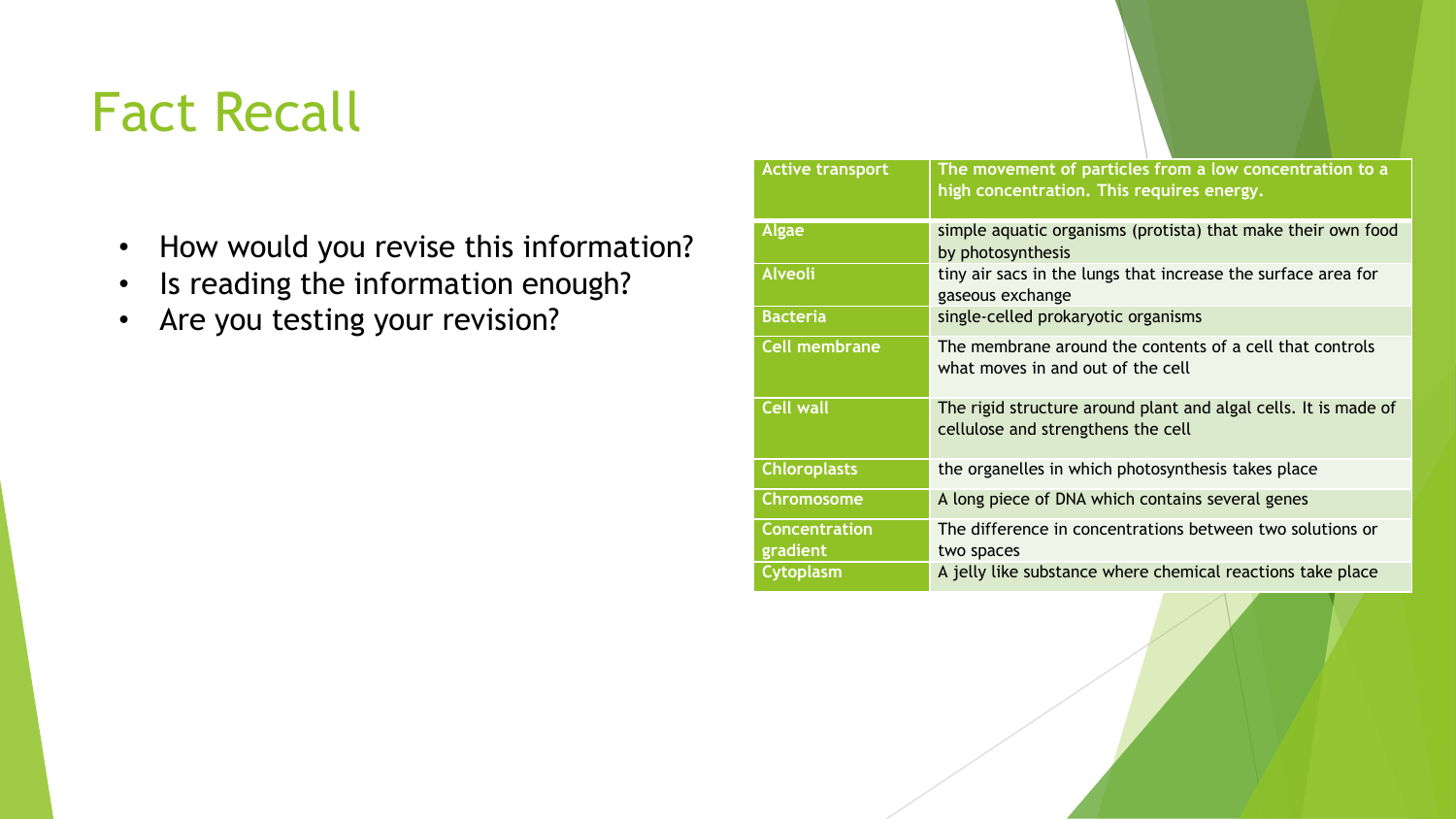# Self-Quizzing

- Read
- Cover
- Write
- **Check – You need to write in what you didn't know**

| <b>Active transport</b>          | The movement of particles from a low concentration to a<br>high concentration. This requires energy.  |
|----------------------------------|-------------------------------------------------------------------------------------------------------|
| <b>Algae</b>                     | simple aquatic organisms (protista) that make their own food<br>by photosynthesis                     |
| <b>Alveoli</b>                   | tiny air sacs in the lungs that increase the surface area for<br>gaseous exchange                     |
| <b>Bacteria</b>                  | single-celled prokaryotic organisms                                                                   |
| <b>Cell membrane</b>             | The membrane around the contents of a cell that controls<br>what moves in and out of the cell         |
| <b>Cell wall</b>                 | The rigid structure around plant and algal cells. It is made of<br>cellulose and strengthens the cell |
| <b>Chloroplasts</b>              | the organelles in which photosynthesis takes place                                                    |
| <b>Chromosome</b>                | A long piece of DNA which contains several genes                                                      |
| <b>Concentration</b><br>gradient | The difference in concentrations between two solutions or<br>two spaces                               |
| Cytoplasm                        | A jelly like substance where chemical reactions take place                                            |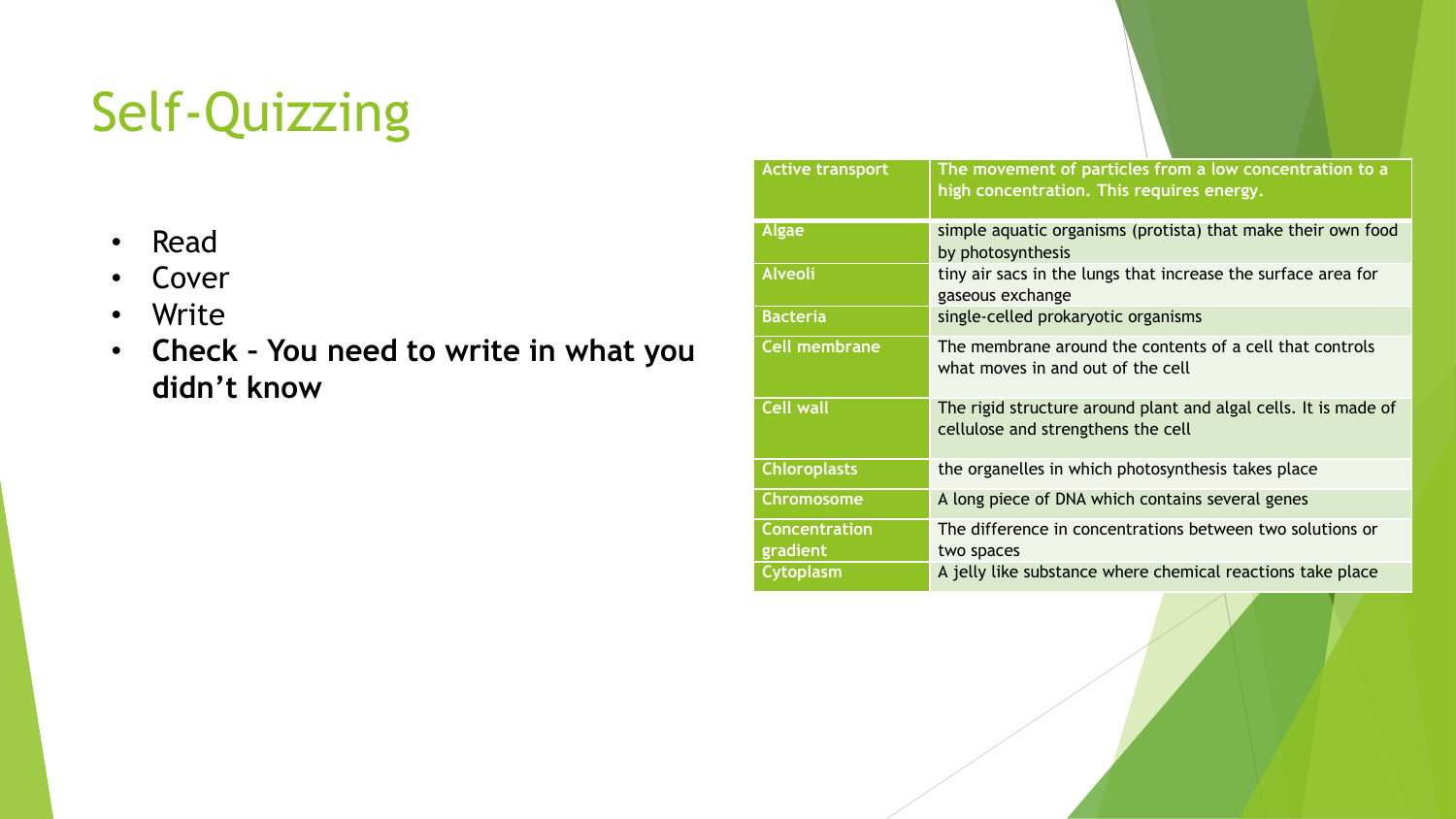# DTT for longer texts

- $\blacktriangleright$  Read the History page of text
	- $\triangleright$  Could you summarise what it is about
- **Inderline the key information** 
	- $\triangleright$  Could you now give the key information
- $\blacktriangleright$  Write 3 questions where the answer is a key bit of information
	- E.g. when did the first Welsh campaign start?
- Answer your questions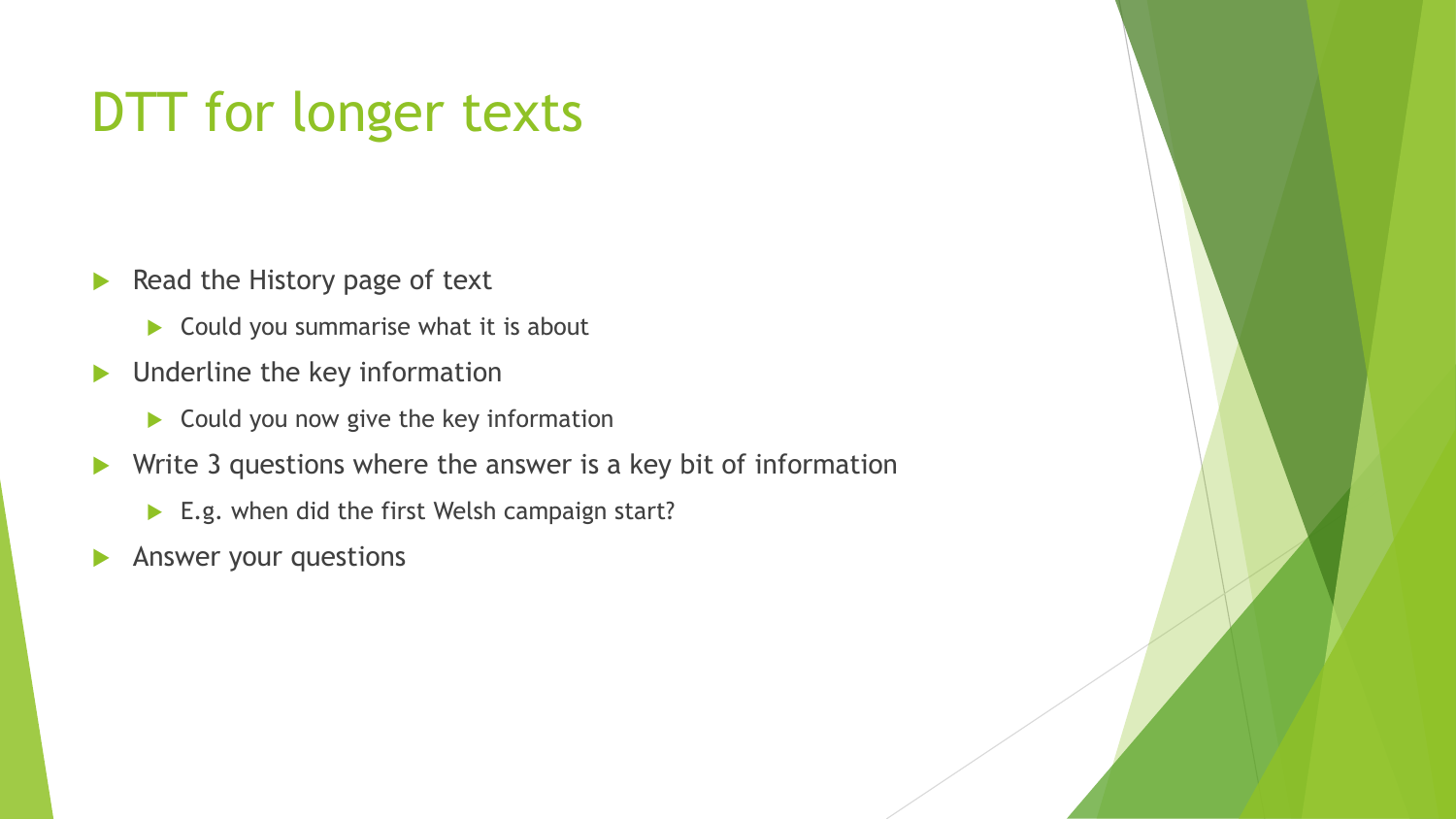# Long-term memory

- You will forget over time
- Regular practice
- The more you try to recall facts and information the easier it will become
- Don't throw away any of your therapy resources – Reuse them